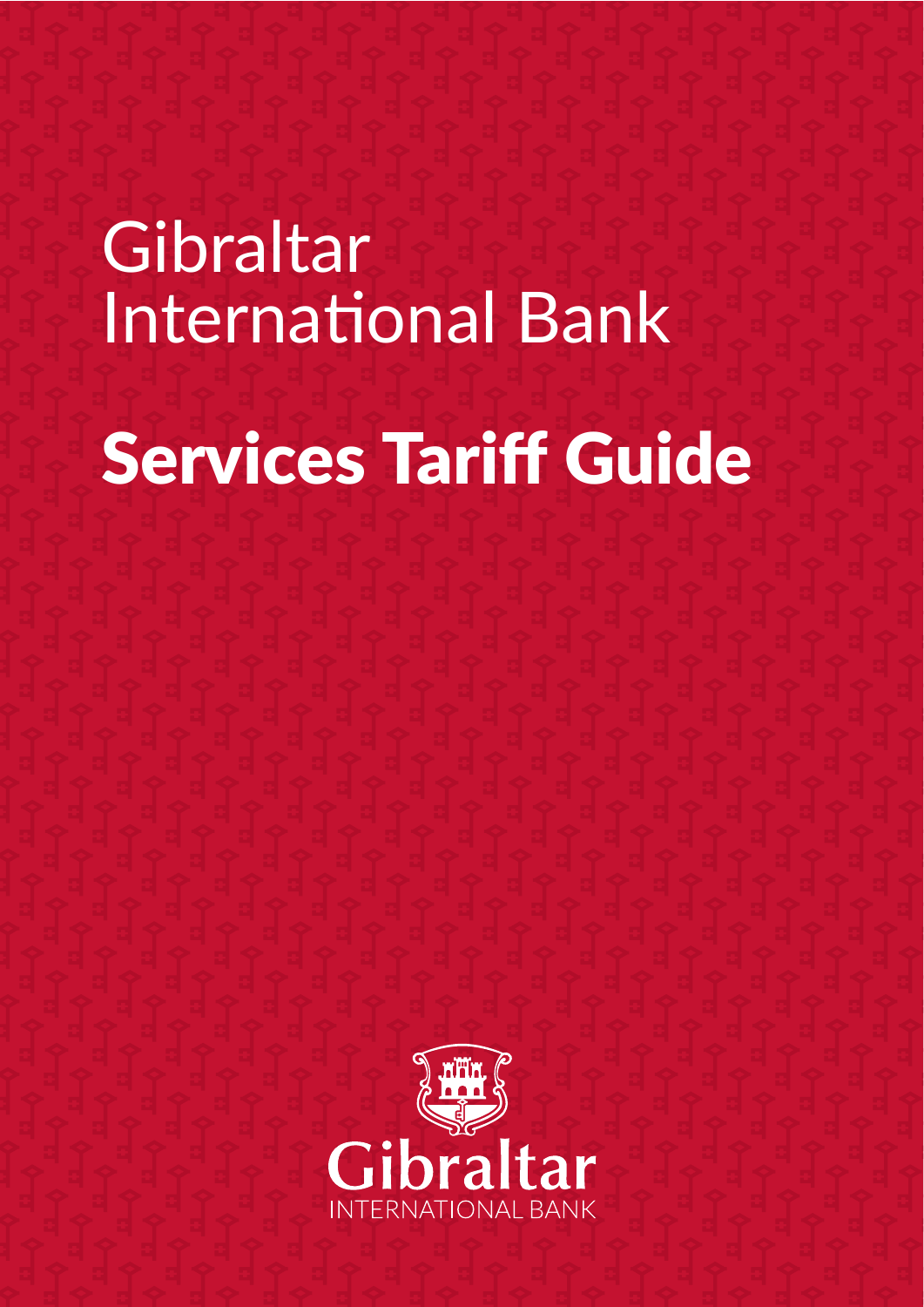# **Services Tariff Guide Personal**

| General                                                                                              | Personal         | Young<br>Persons | Teen             | Grad             | Prime            | Personal<br>Plus |
|------------------------------------------------------------------------------------------------------|------------------|------------------|------------------|------------------|------------------|------------------|
| Hardcopy<br>Statement                                                                                | £5 per sheet     | £5 per sheet     | £5 per sheet     | £5 per sheet     | n/a              | £5 per sheet     |
| Duplicate<br>Statement                                                                               | n/a              | n/a              | n/a              | n/a              | £5 per sheet     | n/a              |
| Duplicate Tax<br>Letters                                                                             | £35              | n/a              | n/a              | n/a              | n/a              | £35              |
| Cert of debit<br>interest                                                                            | £15              | n/a              | n/a              | n/a              | £15              | £15              |
| Cert of credit<br>interest                                                                           | £15              | n/a              | n/a              | n/a              | £15              | £15              |
| Issue of debit<br>card                                                                               | free             | free             | free             | free             | free             | free             |
| Online<br><b>Banking</b>                                                                             | free             | free             | free             | free             | free             | free             |
| Mobile<br><b>Banking</b>                                                                             | free             | free             | free             | free             | free             | free             |
| <b>Bankers</b><br>reference                                                                          | £20              | n/a              | n/a              | n/a              | £20              | £20              |
|                                                                                                      |                  |                  |                  |                  |                  |                  |
| <b>Cheques</b>                                                                                       |                  |                  |                  |                  |                  |                  |
| Cheque books                                                                                         | n/a              | n/a              | n/a              | n/a              | free             | n/a              |
| Cancelling a<br>cheque                                                                               | n/a              | n/a              | n/a              | n/a              | free             | n/a              |
| Cheques paid<br>in returned                                                                          | £5               | £5               | £5               | £5               | £5               | £5               |
| Cheques sent<br>for collection                                                                       | 0.25% max<br>£70 | 0.25% max<br>£70 | 0.25% max<br>£70 | 0.25% max<br>£70 | 0.25% max<br>£70 | 0.25% max<br>£70 |
|                                                                                                      |                  |                  |                  |                  |                  |                  |
| Cash                                                                                                 |                  |                  |                  |                  |                  |                  |
| Cash<br>withdrawal in<br><b>Pound Sterling</b><br>in Gibraltar<br>(GBP notes<br>over the<br>counter) | free             | free             | free             | free             | free             | free             |
| Currency<br>notes over the<br>counter<br>(where there<br>is no currency<br>conversion)               | 1% min £10       | 1% min £10       | 1% min £10       | 1% min £10       | 1% min £10       | 1% min £10       |
|                                                                                                      |                  |                  |                  |                  |                  |                  |
| <b>Payments</b>                                                                                      |                  |                  |                  |                  |                  |                  |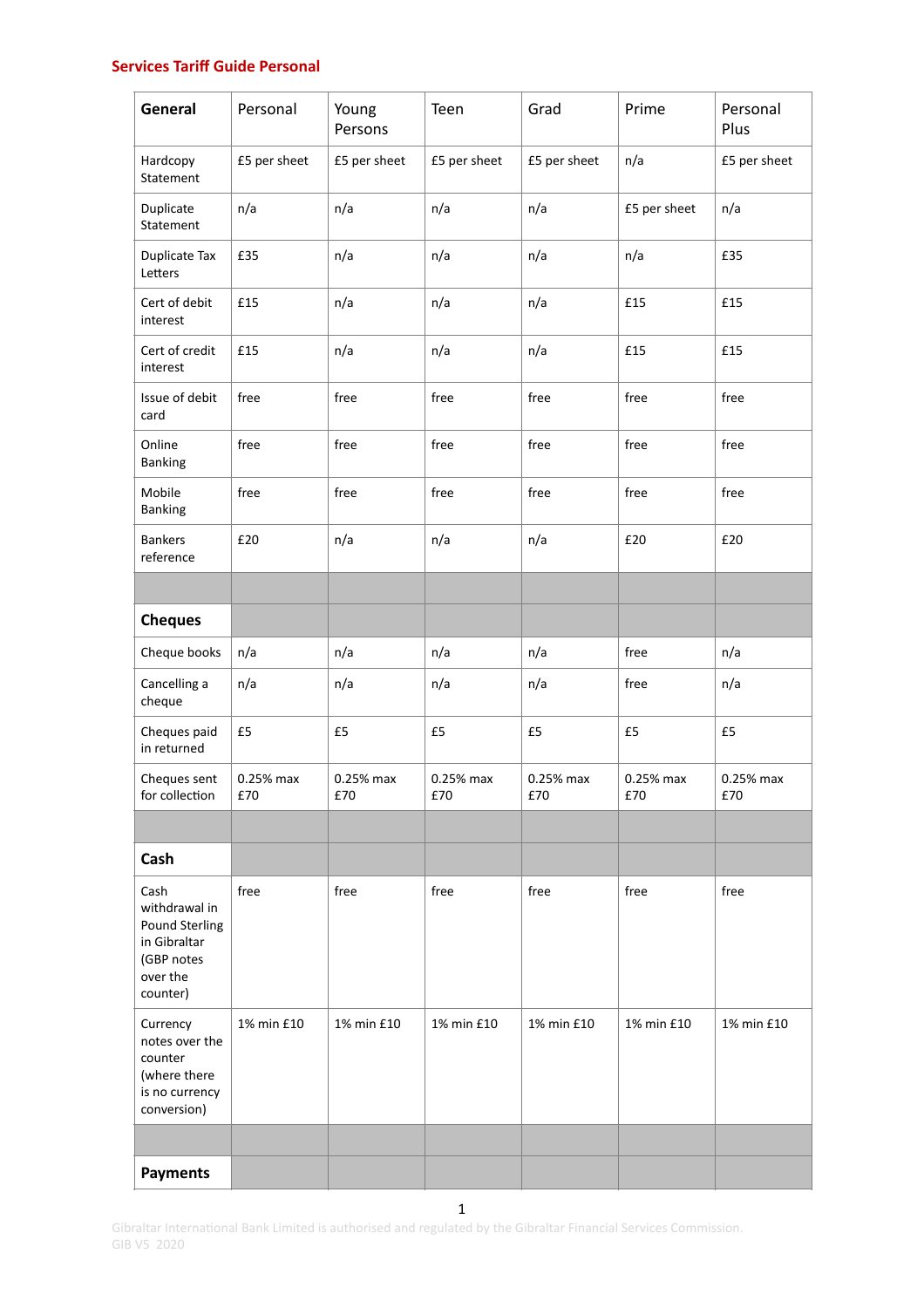| Faster<br>payments<br>(Sending<br>money within<br>Gibraltar and<br>UK)                  | Online free                | Online free                | Online free                | Online free                | Online free               | Online free                |
|-----------------------------------------------------------------------------------------|----------------------------|----------------------------|----------------------------|----------------------------|---------------------------|----------------------------|
| Standing<br>Order Set Up                                                                | Manual £50<br>Online free  | Manual £50<br>Online free  | Manual £50<br>Online free  | Manual £50<br>Online free  | free                      | Manual £50<br>Online free  |
| Standing<br>Order<br>payments                                                           | Free local+ Int<br>charge  | Free local+ Int<br>charge  | Free local+ Int<br>charge  | Free local+ Int<br>charge  | Free local+ Int<br>charge | Free local+ Int<br>charge  |
| Manual<br>Standing<br>Order<br>Amendment                                                | £25                        | £25                        | £25                        | £25                        | free                      | £25                        |
| Chaps<br>(Sending<br>money within<br>Gibraltar and<br>UK)                               | £50 manual/<br>£25 on line | £50 manual/<br>£25 on line | £50 manual/<br>£25 on line | £50 manual/<br>£25 on line | £25 manual                | £50 manual/<br>£25 on line |
| International<br>Payments<br>(Sending<br>money<br>outside<br>Gibraltar)                 | £50 manual/<br>£25 online  | £50 manual/<br>£25 online  | £50 manual/<br>£25 online  | £50 manual/<br>£25 online  | £25 manual                | £50 manual/<br>£25 online  |
| <b>SEPA</b><br>(Sending<br>money<br>outside<br>Gibraltar in<br>EUR)                     | £50 manual/<br>£15 online  | £50 manual/<br>£15 online  | £50 manual/<br>£15 online  | £50 manual/<br>£15 online  | £15 manual                | £50 manual/<br>£15 online  |
| Receiving<br>money from<br>outside<br>Gibraltar<br>(Inward<br>international<br>Payment) | n/a                        | n/a                        | n/a                        | n/a                        | n/a                       | n/a                        |
| Payment<br>details<br>incomplete                                                        | £25                        | £25                        | £25                        | £25                        | £25                       | £25                        |
| Payment<br>enquiry/<br>tracer                                                           | £25                        | £25                        | £25                        | £25                        | £25                       | £25                        |
| Chargeback<br>processing<br>services<br>(Payment<br>recall)                             | £25                        | £25                        | £25                        | £25                        | £25                       | £25                        |
|                                                                                         |                            |                            |                            |                            |                           |                            |
| <b>Overdrafts</b>                                                                       |                            |                            |                            |                            |                           |                            |
| Limits<br>exceeded                                                                      | 19%+Base                   | n/a                        | n/a                        | n/a                        | 19%+Base                  | 19%+Base                   |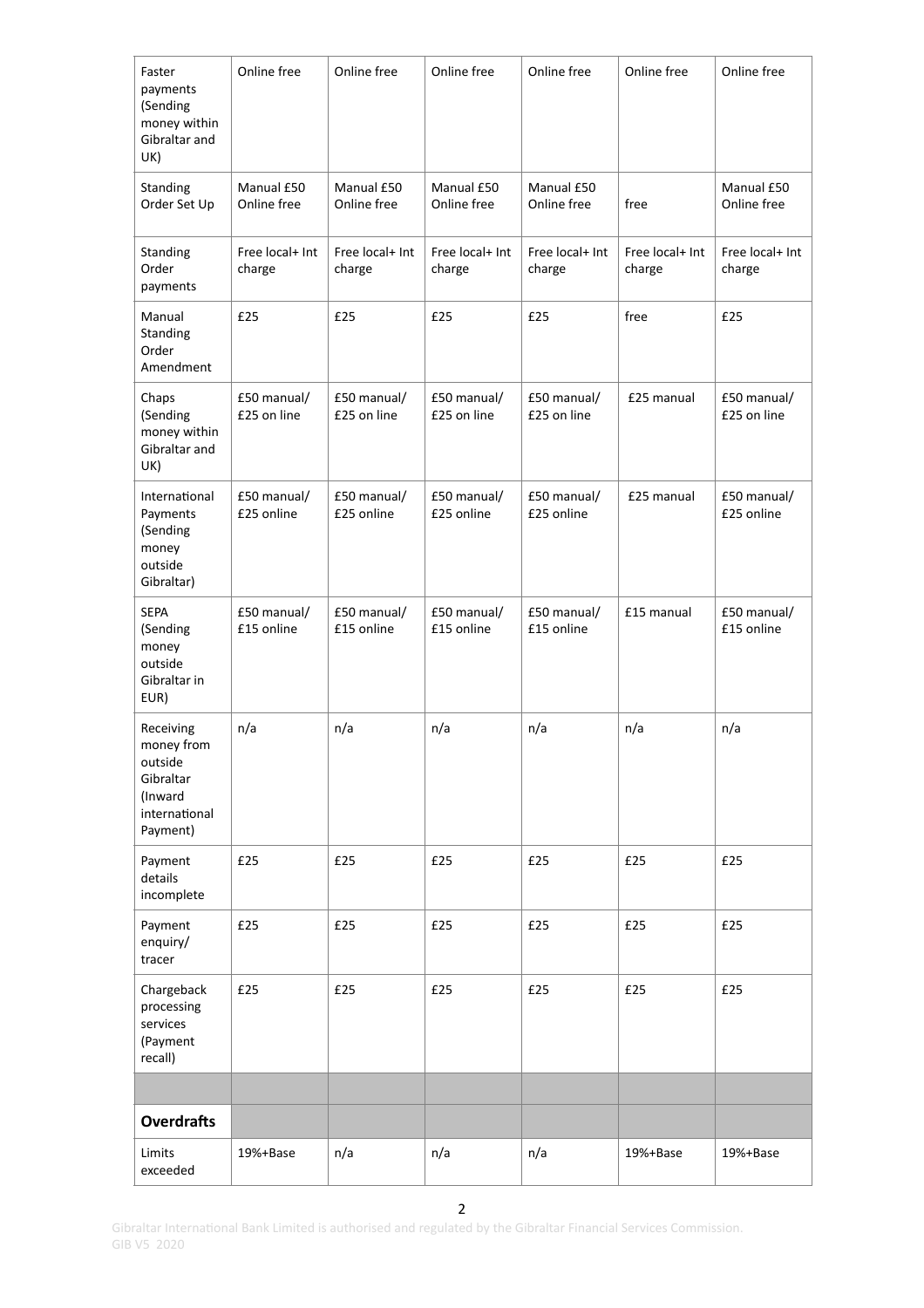| Unarranged<br>overdrafts                                            | 19%+Base | n/a | 19%+Base | 19%+Base | 19%+Base | 19%+Base |
|---------------------------------------------------------------------|----------|-----|----------|----------|----------|----------|
| Unpaids                                                             | £10      | £10 | £10      | £10      | £10      | £10      |
| Amending a<br><b>Facility Letter</b>                                | £50      | n/a | n/a      | £50      | £50      | £50      |
| Letter<br>highlighting<br>default on<br>terms of<br>facility letter | £30      | n/a | n/a      | £30      | £30      | £30      |
| Missed<br>payments                                                  | £5       | n/a | n/a      | £5       | £5       | £5       |
|                                                                     |          |     |          |          |          |          |

# **Services Tariff Guide - Corporate**

| General                                                              | <b>Business</b>                | <b>Business</b><br>Plus        | Community<br>(Charities &<br>Non Profit<br>Organisations) | <b>Business</b><br>Premier     | Crest                          | Intermediar<br>у               |
|----------------------------------------------------------------------|--------------------------------|--------------------------------|-----------------------------------------------------------|--------------------------------|--------------------------------|--------------------------------|
| Maintaining the<br>account fee<br>(Account service<br>& maintenance) | n/a                            | n/a                            | n/a                                                       | n/a                            | n/a                            | £250 per qtr                   |
| Monthly<br><b>Account Holding</b><br>Fee                             | £15pm                          | £30pm                          | n/a                                                       | £15pm                          | n/a                            | n/a                            |
| Hardcopy<br>Statement                                                | £5 per sheet                   | n/a                            | £5 per sheet                                              | £5 per sheet                   | £5 per sheet                   | £5 per sheet                   |
| Duplicate<br>Statement                                               | n/a                            | £5 per sheet                   | n/a                                                       | n/a                            | n/a                            | n/a                            |
| Issue of credit<br>card                                              | 1% fee, min<br>£100            | 1% fee, min<br>£100            | 1% fee, min<br>£100                                       | 1% fee, min<br>£100            | 1% fee, min<br>£100            | 1% fee, min<br>£100            |
| Audit<br>certificates                                                | £50                            | £50                            | n/a                                                       | £50                            | £50                            | £50                            |
| Pooled Accounts<br>Letter                                            | n/a                            | n/a                            | n/a                                                       | £25                            | n/a                            | £25                            |
| <b>Bankers</b><br>reference                                          | £20                            | £20                            | £20                                                       | £20                            | £20                            | £20                            |
| Fixed deposit<br>cancellation                                        | £250+<br>cancellation<br>costs | £250+<br>cancellation<br>costs | $£250+$<br>cancellation<br>costs                          | £250+<br>cancellation<br>costs | £250+<br>cancellation<br>costs | £250+<br>cancellation<br>costs |
| Certificate of<br>balance                                            | £10                            | £10                            | £10                                                       | £10                            | £10                            | £10                            |
|                                                                      |                                |                                |                                                           |                                |                                |                                |
| <b>Cheques</b>                                                       |                                |                                |                                                           |                                |                                |                                |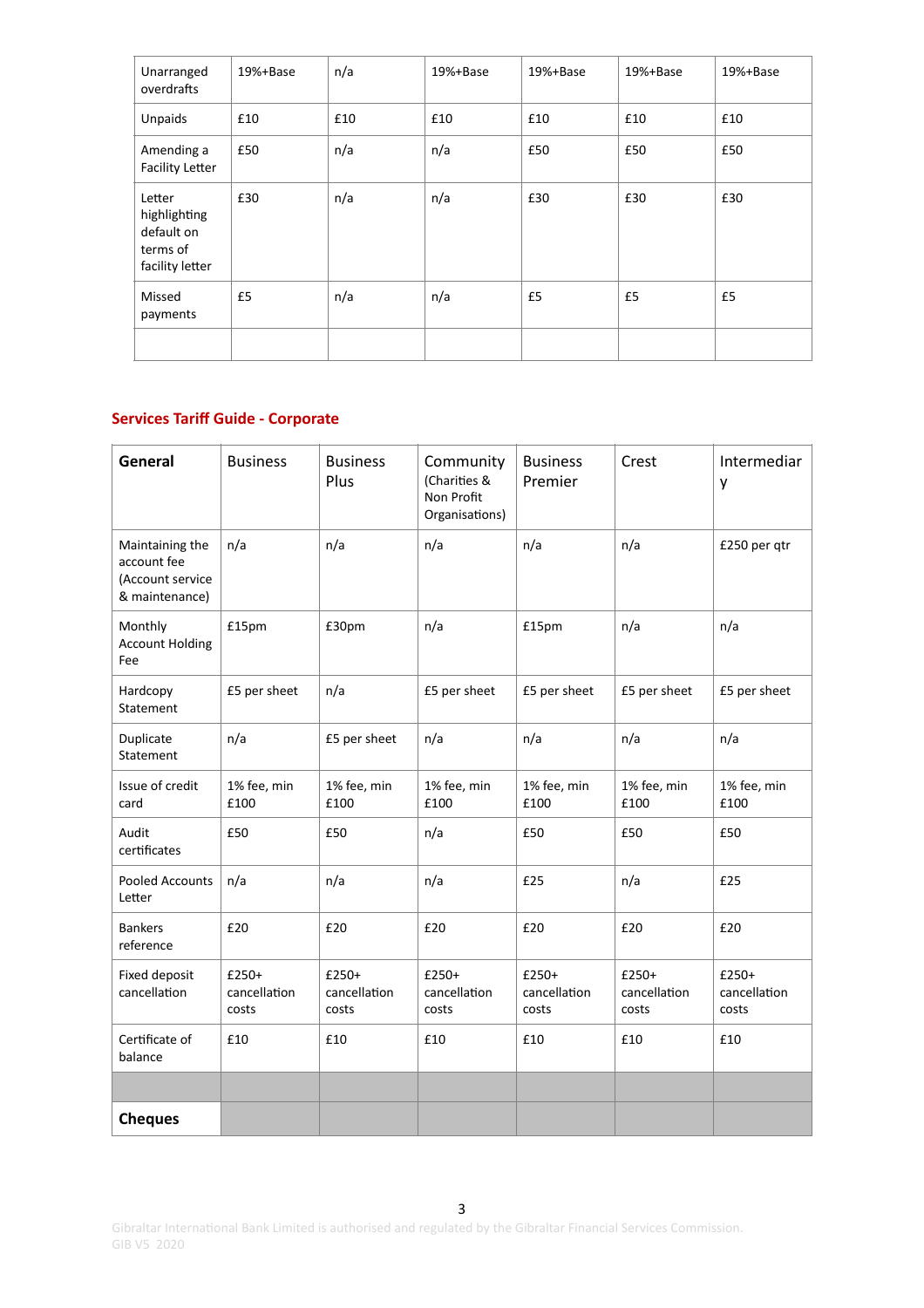| Cheque books                                                                               | n/a                                                                             | £50 per<br>chequebook                                                           | £25 (only<br>issued by<br>exception<br>under Snr Mgt<br>sign off)                                                                                             | n/a                                                                             | n/a                                                                             | n/a                                                                             |
|--------------------------------------------------------------------------------------------|---------------------------------------------------------------------------------|---------------------------------------------------------------------------------|---------------------------------------------------------------------------------------------------------------------------------------------------------------|---------------------------------------------------------------------------------|---------------------------------------------------------------------------------|---------------------------------------------------------------------------------|
| Cancelling a<br>cheque                                                                     | n/a                                                                             | free                                                                            | free                                                                                                                                                          | n/a                                                                             | n/a                                                                             | n/a                                                                             |
| Cheques paid in<br>returned                                                                | £5                                                                              | £5                                                                              | £5                                                                                                                                                            | £5                                                                              | £5                                                                              | £5                                                                              |
| Cheques sent<br>for collection                                                             | 0.25%, min<br>£25 max £70.<br>Correspondent<br>charges<br>charged<br>separately | 0.25%, min<br>£25 max £70.<br>Correspondent<br>charges<br>charged<br>separately | 0.25%, min<br>£25 max £70.<br>Correspondent<br>charges<br>charged<br>separately                                                                               | 0.25%, min<br>£25 max £70.<br>Correspondent<br>charges<br>charged<br>separately | 0.25%, min<br>£25 max £70.<br>Correspondent<br>charges<br>charged<br>separately | 0.25%, min<br>£25 max £70.<br>Correspondent<br>charges<br>charged<br>separately |
| Cheques paid in                                                                            | 20p per<br>cheque                                                               | 20p per<br>cheque                                                               | <b>This</b><br>proposition is<br>meant to<br>operate via<br>digital<br>channels only.<br>Any cheques<br>paid in to be<br>charged at Snr<br>Mgt<br>discretion. | 20p per<br>cheque                                                               | 20p per<br>cheque                                                               | 20p per<br>cheque                                                               |
| Retrieval of<br>cheques                                                                    | n/a                                                                             | £5 per item                                                                     | £5 per item                                                                                                                                                   | n/a                                                                             | n/a                                                                             | n/a                                                                             |
|                                                                                            |                                                                                 |                                                                                 |                                                                                                                                                               |                                                                                 |                                                                                 |                                                                                 |
| Cash                                                                                       |                                                                                 |                                                                                 |                                                                                                                                                               |                                                                                 |                                                                                 |                                                                                 |
| Cash Deposited<br>in Pounds<br>Sterling in<br>Gibraltar (GBP<br>notes over the<br>counter) | 0.60%                                                                           | 0.60%                                                                           | This<br>proposition is<br>meant to<br>operate via<br>digital<br>channels only.<br>Any cash paid<br>in to be<br>charged at Snr<br>Mgt<br>discretion.           | By negotiation                                                                  | By negotiation                                                                  | By negotiation                                                                  |
| Currency notes<br>over the counter<br>(where there is<br>no currency<br>conversion)        | 2% min £10                                                                      | 2% min £10                                                                      | This<br>proposition is<br>meant to<br>operate via<br>digital<br>channels only.<br>Any cash paid<br>in to be<br>charged at Snr<br>Mgt<br>discretion.           | By negotiation                                                                  | By negotiation                                                                  | By negotiation                                                                  |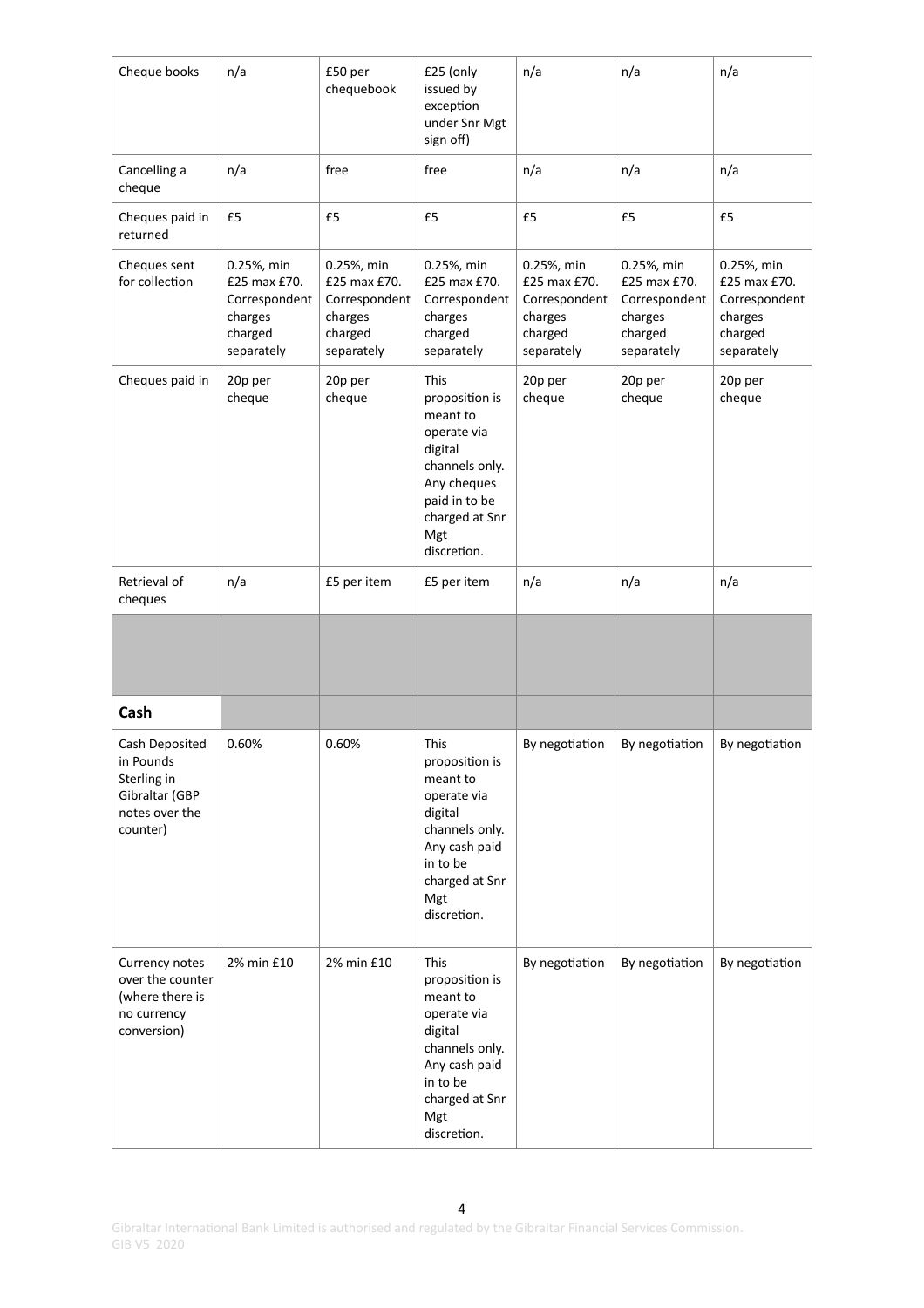| Cash<br>withdrawals<br>(large amounts/<br>salaries)                                     | 1% minimum<br>£100                       | 1% minimum<br>£100                       | This<br>proposition is<br>meant to<br>operate via<br>digital<br>channels only.<br>Any cash paid<br>in to be<br>charged at Snr<br>Mgt<br>discretion. | By negotiation                           | By negotiation                           | By negotiation                           |
|-----------------------------------------------------------------------------------------|------------------------------------------|------------------------------------------|-----------------------------------------------------------------------------------------------------------------------------------------------------|------------------------------------------|------------------------------------------|------------------------------------------|
|                                                                                         |                                          |                                          |                                                                                                                                                     |                                          |                                          |                                          |
| <b>Payments</b>                                                                         |                                          |                                          |                                                                                                                                                     |                                          |                                          |                                          |
| Faster payments<br>(Sending money<br>within Gibraltar<br>and UK)                        | £1 online fee*                           | £1 online fee*                           | free                                                                                                                                                | £1 online fee*                           | £1 online fee*                           | £1 online fee*                           |
| <b>Standing Order</b><br>Set Up                                                         | Manual £50<br>Online free                | Manual £50<br>Online free                | Manual £50<br>Online free                                                                                                                           | Manual £50<br>Online free                | Manual £50<br>Online free                | Manual £50<br>Online free                |
| <b>Standing Orders</b>                                                                  | Free local+ Int<br>charge                | Free local+ Int<br>charge                | Free local+ Int<br>charge                                                                                                                           | Free local+ Int<br>charge                | Free local+ Int<br>charge                | Free local+ Int<br>charge                |
| Manual<br><b>Standing Order</b><br>amendments                                           | £25                                      | £25                                      | £25                                                                                                                                                 | £25                                      | £25                                      | £25                                      |
| <b>BACS</b><br>(Sending money<br>within Gibraltar<br>and UK)                            | £5 for the file<br>plus 50p per<br>item. | £5 for the file<br>plus 50p per<br>item. | £5 for the file<br>plus 50p per<br>item.                                                                                                            | £5 for the file<br>plus 50p per<br>item. | £5 for the file<br>plus 50p per<br>item. | £5 for the file<br>plus 50p per<br>item. |
| Chaps<br>(Sending money<br>within Gibraltar<br>and UK)                                  | £50 manual/<br>£25 online                | £50 manual/<br>£25 online                | £50 manual/<br>£25 online                                                                                                                           | £50 manual/<br>£25 online                | £50 manual/<br>£25 online                | £50 manual/<br>£25 online                |
| International<br>Payments<br>(Sending money<br>outside<br>Gibraltar)                    | £50 manual/<br>£25 online                | £50 manual/<br>£25 online                | £50 manual/<br>£25 online                                                                                                                           | £50 manual/<br>£25 online                | £50 manual/<br>£25 online                | £50 manual/<br>£25 online                |
| <b>SEPA</b><br>(Sending money<br>outside<br>Gibraltar in EUR)                           | £50 manual/<br>£15 online                | £50 manual/<br>£15 online                | £50 manual/<br>£15 online                                                                                                                           | £50 manual/<br>£15 online                | £50 manual/<br>£15 online                | £50 manual/<br>£15 online                |
| Receiving<br>money from<br>outside<br>Gibraltar<br>(Inward<br>international<br>Payment) | free                                     | free                                     | free                                                                                                                                                | free                                     | free                                     | free                                     |
| Payment details<br>incomplete                                                           | £25                                      | £25                                      | £25                                                                                                                                                 | £25                                      | £25                                      | £25                                      |
| Payment<br>enquiry/tracer                                                               | £25                                      | £25                                      | £25                                                                                                                                                 | £25                                      | £25                                      | £25                                      |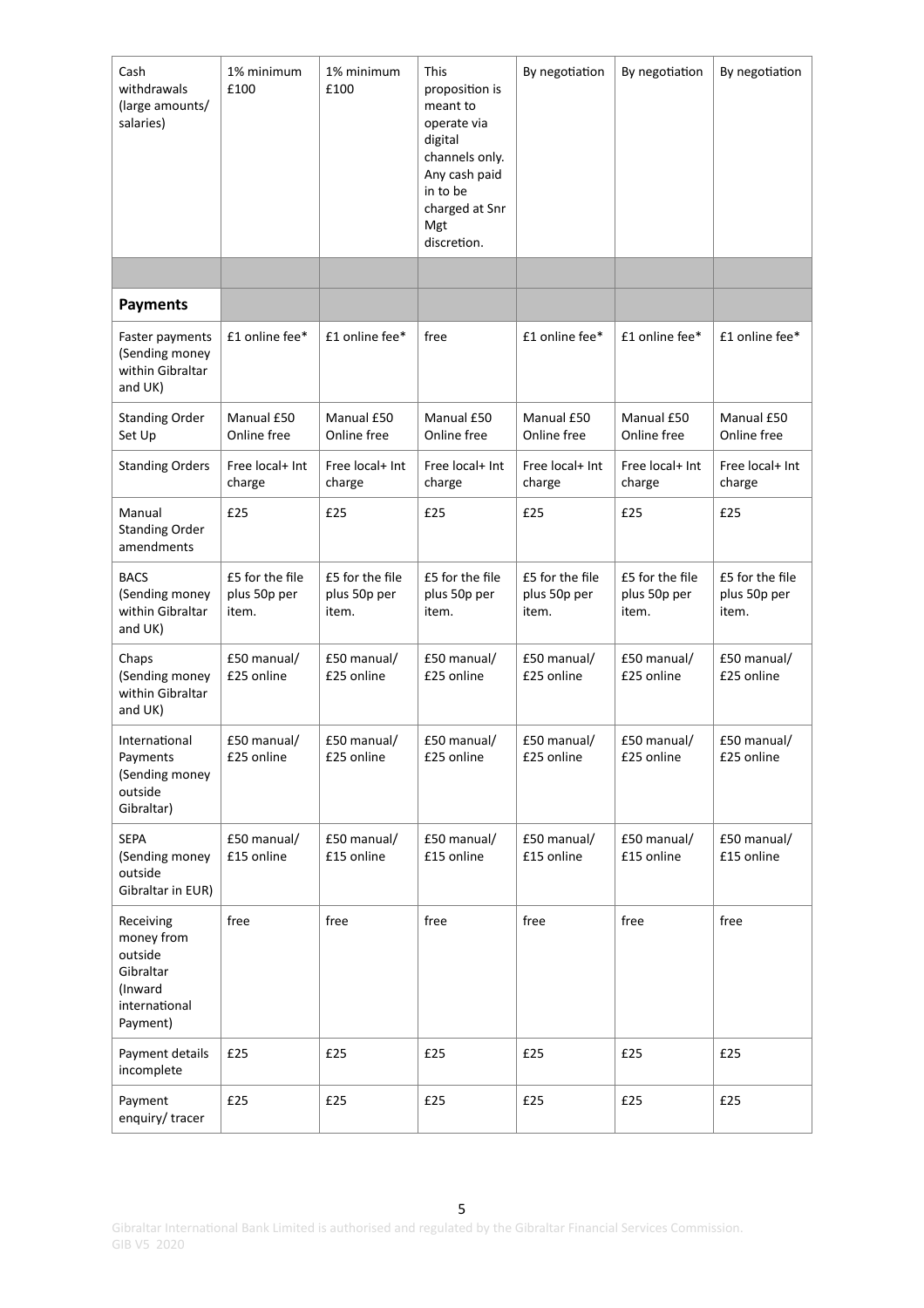| Chargeback<br>processing<br>services<br>(Payment recall)         | £25      | £25      | £25      | £25      | £25      | £25      |
|------------------------------------------------------------------|----------|----------|----------|----------|----------|----------|
|                                                                  |          |          |          |          |          |          |
| <b>Overdrafts</b>                                                |          |          |          |          |          |          |
| Limits exceeded                                                  | 19%+Base | 19%+Base | 19%+Base | 19%+Base | 19%+Base | 19%+Base |
| Unarranged<br>overdrafts                                         | 19%+Base | 19%+Base | 19%+Base | 19%+Base | 19%+Base | 19%+Base |
| Unpaids                                                          | £15      | £15      | £15      | £15      | £15      | £15      |
| Amend a facility<br>letter                                       | £50      | £50      | £50      | £50      | £50      | £50      |
| Letter<br>highlighting<br>default on terms<br>of facility letter | £30      | £30      | £30      | £30      | £30      | £30      |
| Missed<br>payments                                               | £5       | £5       | £5       | £5       | £5       | £5       |
|                                                                  |          |          |          |          |          |          |

\*£1 online fee will be applicable on all corporate accounts with effect from Tuesday 10th July 2018.

## **Trade Services**

| <b>Import Letters of Credit</b>                                                                      |         |
|------------------------------------------------------------------------------------------------------|---------|
| <b>Issuance Fee</b>                                                                                  | £90     |
| Risk commission 2.0% p.a. min. 30 days                                                               | £90 Min |
| Acceptance commission 2.0% p.a. min. 30 days                                                         | £90 Min |
| Document examination/payment/negotiation, 0.25% up to 4 million; 0.1%<br>over and above 4 million    | £90 Min |
| Amendment fee                                                                                        | £75     |
| Cancellation fee                                                                                     | £75     |
| Release of goods                                                                                     | £60     |
| Extra handling fee, per hour or part thereof                                                         | £55     |
|                                                                                                      |         |
| <b>Export Letters of Credit</b>                                                                      |         |
| Advising fee                                                                                         | £90     |
| * Confirmation/acceptance/commitment commission, on a case-by-case basis,<br>min 30 days in $%$ p.a. | £90 Min |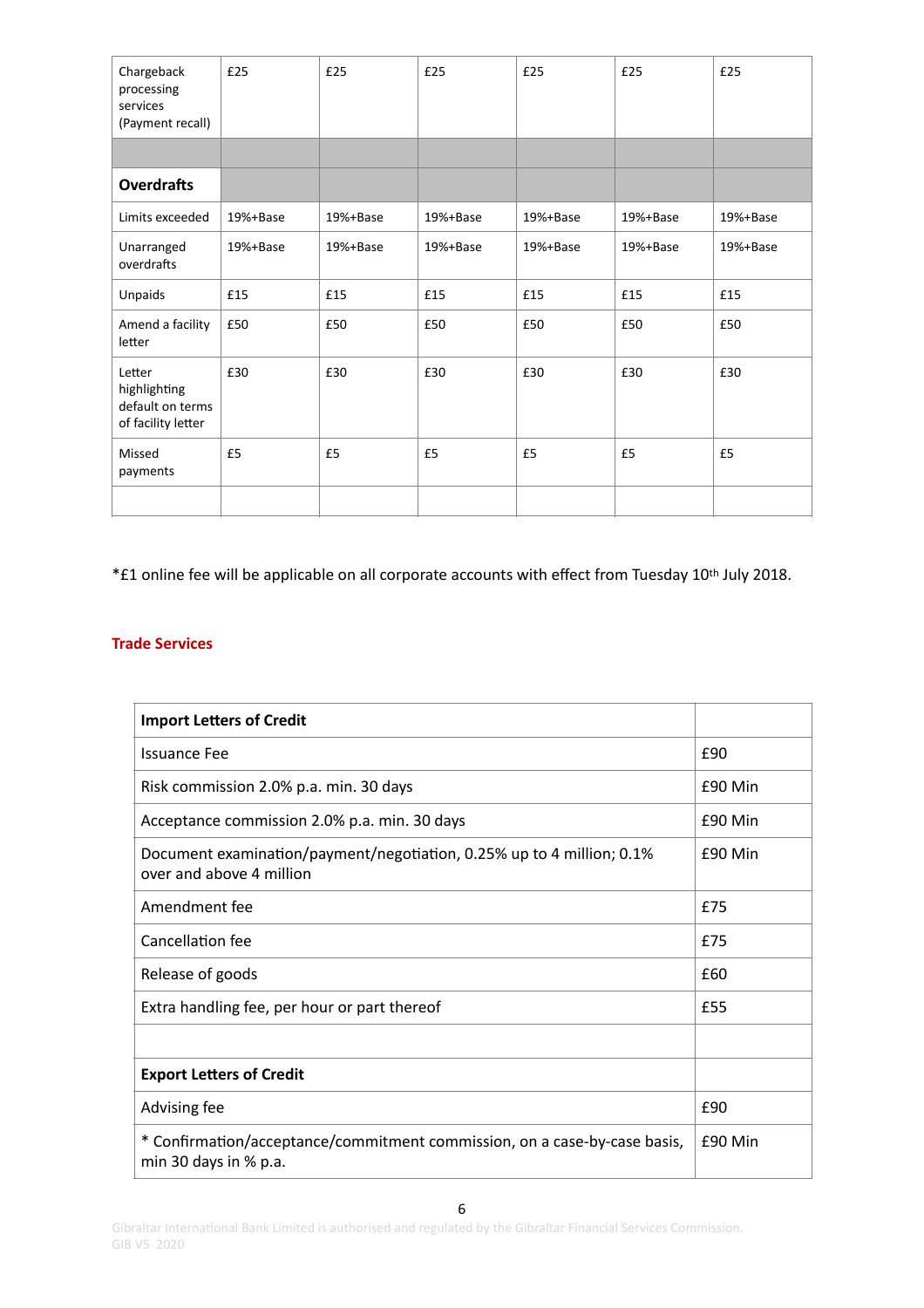| Document examination/negotiation, 0.25% up to 4 million, 0.1% over and<br>above 4 million | £90 Min  |
|-------------------------------------------------------------------------------------------|----------|
| Amendment fee                                                                             | £75      |
| Cancellation fee                                                                          | £75      |
| Assignment of proceeds                                                                    | £60      |
| Transfer of Export Letter of Credit 0.5% of amount                                        | £300 Min |
| Pre-checking of documents, per document                                                   | £15      |
| Extra handling fee, per hour or part thereof                                              | £55      |
|                                                                                           |          |
| <b>Standby Letter of Credit</b>                                                           |          |
| Issuance fee                                                                              | £90      |
| Amendment fee                                                                             | £60      |
| Risk commission 1.0% p.a. min. 30 days                                                    | £90 Min  |
| Claim under standby letter of credit                                                      | £75 Min  |
| Cancellation fee                                                                          | £75      |
| Extra handling fee, per hour                                                              | £55      |
|                                                                                           |          |
| <b>Import Collection</b>                                                                  |          |
| Import Collection commission                                                              | £115     |
| Amendment fee                                                                             | £60      |
| Return of documents                                                                       | £90      |
| Document delivered free of payment                                                        | £90      |
| Release of goods                                                                          | £60      |
| Extra handling fee, per hour or part thereof                                              | £55      |
| Protest (+fee from Notary Public)                                                         | £60      |

| <b>Export Collection</b>            |      |
|-------------------------------------|------|
| <b>Export Collection commission</b> | f115 |
| Amendment fee                       | £60  |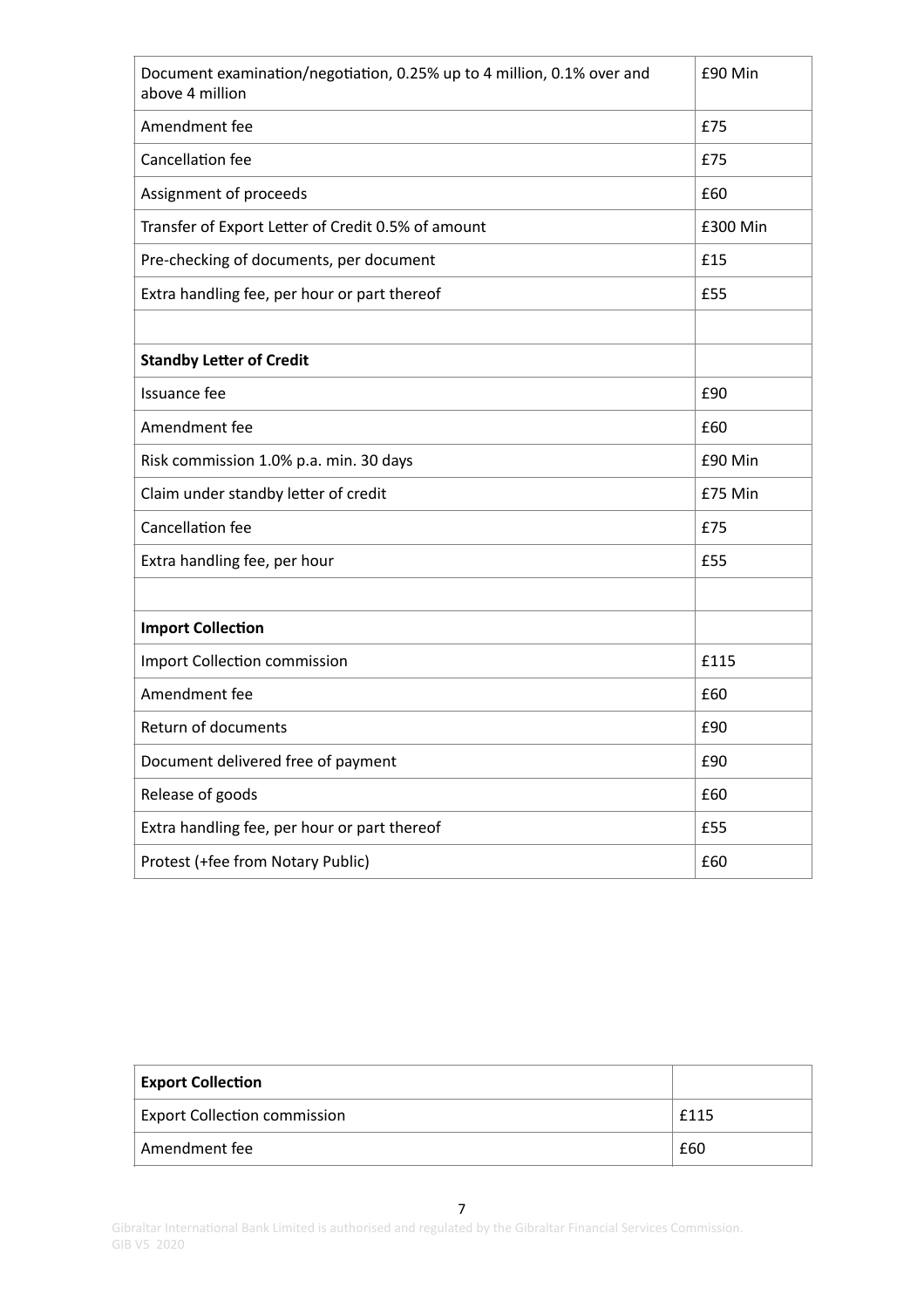| Cancellation fee for documents returned      | £90      |
|----------------------------------------------|----------|
| Documents delivered free of payment          | £90      |
| Tracer (2 free tracers)                      | £20      |
| Extra handling fee, per hour or part thereof | £55      |
| Protest (+ fee from Notary Public)           | £60      |
|                                              |          |
| <b>Guarantees</b>                            |          |
| 1% arrangement fee                           | £500 Min |
| <b>Advising Fee</b>                          | £100     |
|                                              |          |
| <b>Additional costs</b>                      |          |
| Courier                                      | £30      |
| Registered airmail                           | £15      |
| SWIFT (Handling, reminder(s) to bank, etc.)  | £15      |

\*Export Letter of Credit and commitment commission cover payment for the foreign risk the Bank takes. Please contact Gibraltar International Bank Trade Finance desk for current price information as well as whether Gibraltar International Bank Limited has the capacity to make a commitment for a transaction.

# **Product – Interest rates and Fees**

### **Personal Savings Account**

Pricing set by Treasury team, currently 0.10% pa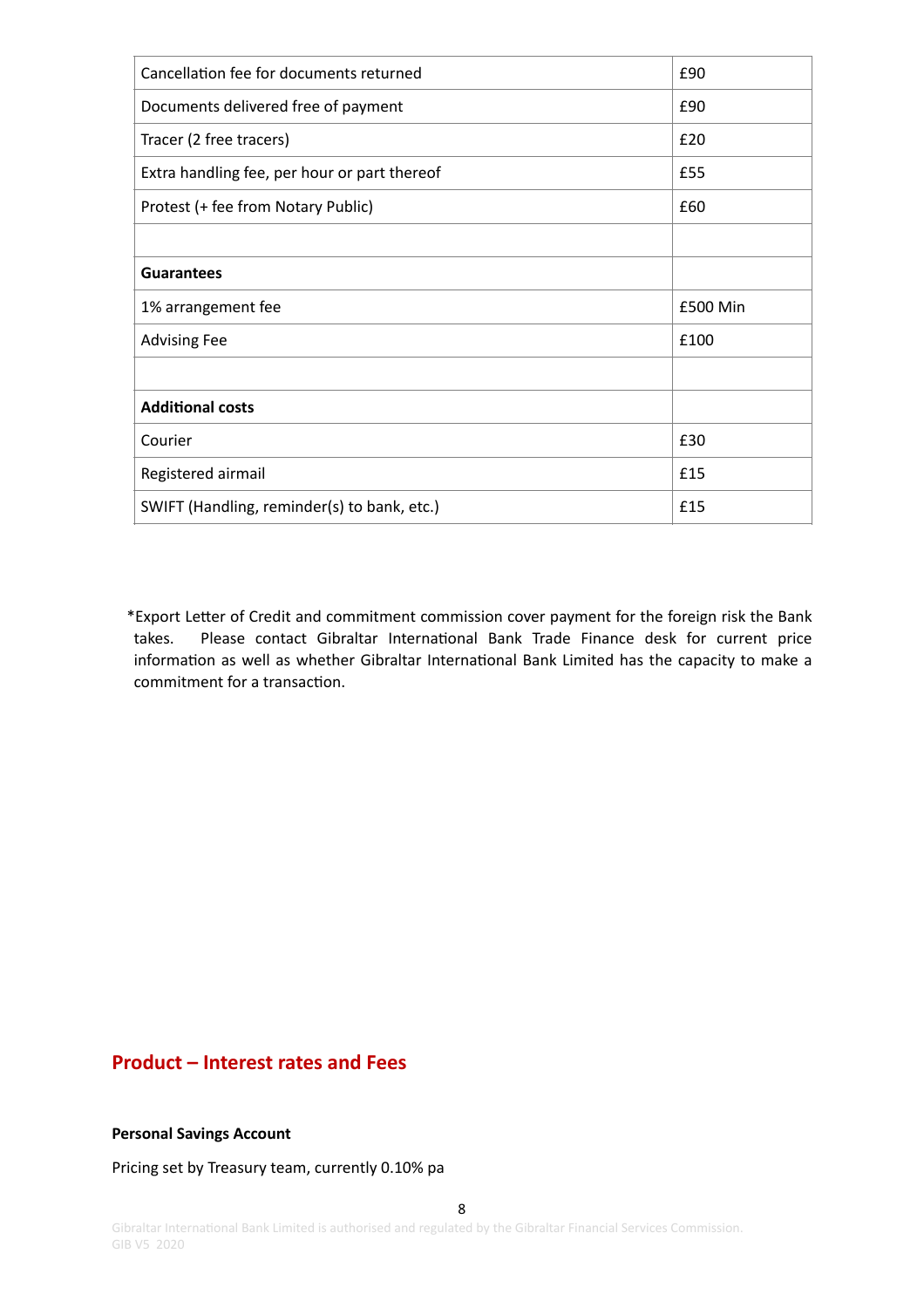#### **Higher Interest Savings Account (HISA)**

Pricing set by Treasury team, currently 0.60% pa

#### **Young Persons Savings Account**

Pricing set by Treasury team, currently 0.60% pa

**Overdraft Personal Mass Market** Arrangement Fee  $-$  £75 flat fee. Interest Rate  $-5%$  pa+ Base, calculated on a daily basis

**Overdraft Retail Business** Arrangement Fee  $-1%$  minimum £100. Interest Rate  $-5%$  pa + Base, calculated on a daily basis.

**Bank Standard Variable Rate (SVR)** SVR currently stands at  $5%$  pa + Base

**Euro Current Account** Pricing set by Treasury team, currently -0.65% pa (rate relates to balance held on account)

**Swiss Franc Current Account** Pricing set by Treasury team, -1.55% pa

**Danish Krone Current Account** Pricing set by Treasury team, -1.40% pa

**Hungarian Forint Current Account** Pricing set by Treasury team, -1.35% pa

**Israeli Shekel Current Account** Pricing set by Treasury team, -0.10% pa

**Swedish Krona Current Account** Pricing set by Treasury team, -1.10% pa

**Japanese Yen Current Account** Pricing set by Treasury team, -0.35% pa

**Loans Personal Mass Market** *(Unsecured)* Arrangement Fee  $-$  £75 flat fee.

Interest Rates:

9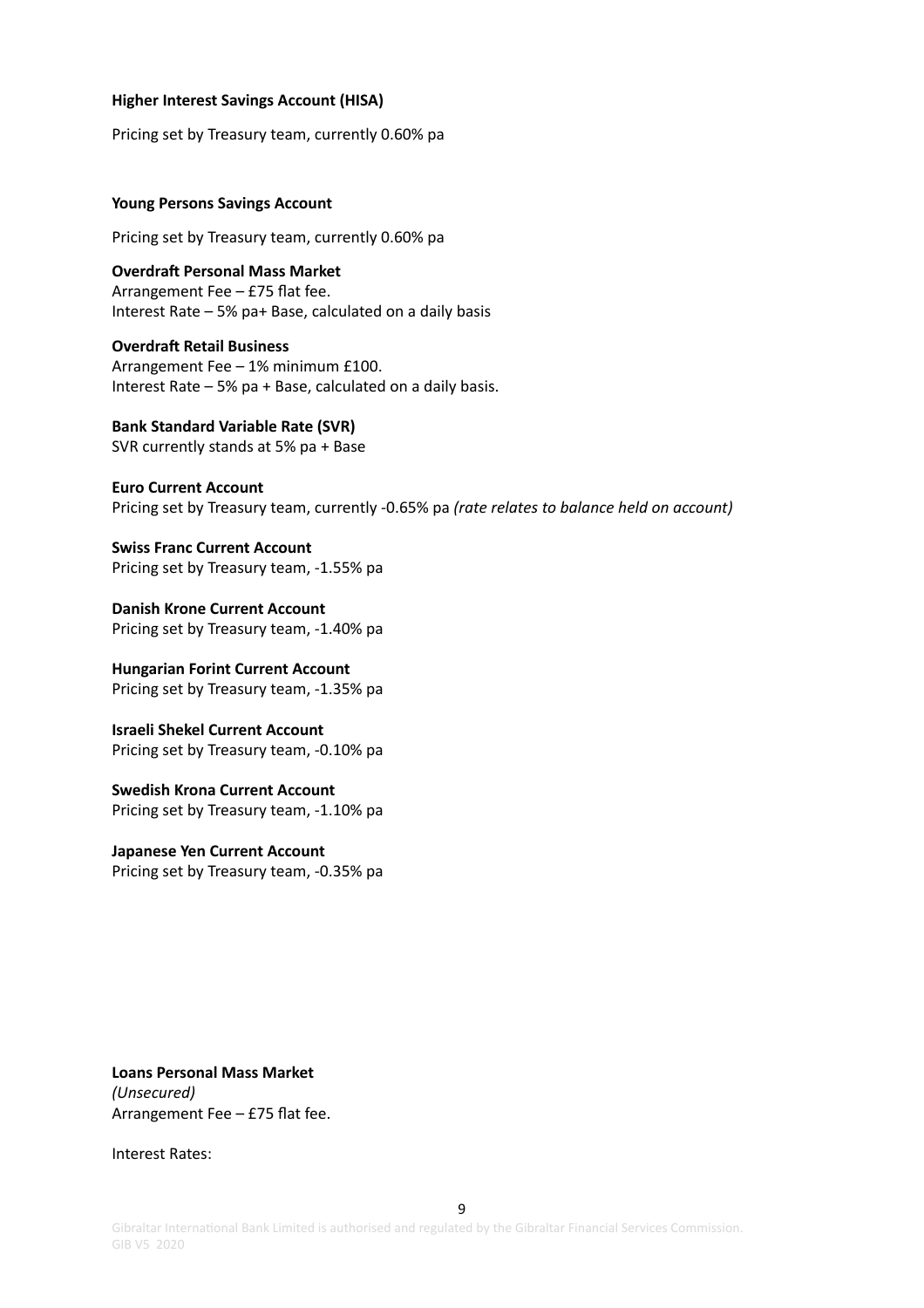| <b>Amounts</b>     | <b>Fixed Pricing</b> |
|--------------------|----------------------|
| £1,000 to £4,999   | 16.5% pa             |
| £5,000 to £9,999   | 15.25% pa            |
| £10,000 to £14,999 | 14% pa               |
| £15,000 to £19,999 | 12.75% pa            |
| £20,000 to £24,999 | 11.5% pa             |

## *(Secured)*

Arrangement Fee  $-1\%$ . Min £75. Interest Rates - Starts at 4.5% pa + Base and ends at 9.5% pa + Base (this all depends on amount and security vehicle presented).

### **Grad Assistance Loan**

Arrangement Fee  $-1%$  minimum £75 charged up front Interest Rates  $-4.5%$  pa + Base.

### Loans/ Commercial Mortgage Retail Business Segment

Arrangement Fee - 1% minimum £100. Interest Rate  $-5%$  pa + Base.

## Loans - SPVs

Arrangement fee and interest rate by negotiation.

### **Mortgages Personal Retail**

### *Tracker Mortgages*

| Amount            | Produc<br>t                  | <b>Initial</b><br><b>Interest</b><br>Rate<br>(Fixed) | <b>Follow</b><br>on<br><b>Interest</b><br>Rate<br>(Standa<br>rd<br><b>Variable</b><br>Rate) | Product<br>Take Up<br>Fee | <b>Product switch</b><br>fee prior to<br>maturity                                                    | <b>LTV</b> | Early<br>Repayment<br>Administrati<br>on Fee (for<br>each tranche<br>of<br>repayment) | Product<br><b>Status</b>      |
|-------------------|------------------------------|------------------------------------------------------|---------------------------------------------------------------------------------------------|---------------------------|------------------------------------------------------------------------------------------------------|------------|---------------------------------------------------------------------------------------|-------------------------------|
| Up to<br>£125,000 | 3 Year<br><b>Tracke</b><br>r | $4.5%pa+$<br><b>Base</b>                             | $6.5%$ pa<br>+ Base                                                                         | £395                      |                                                                                                      | 80%        | n/a                                                                                   | Closed<br>13/11/1<br>7        |
| Up to<br>£125,000 | 3 Year<br><b>Tracke</b><br>r | $5%pa+$<br><b>Base</b>                               | $6.5%$ pa<br>+ Base                                                                         | £395                      |                                                                                                      | 90%*       | n/a                                                                                   | <b>Closed</b><br>13/11/1<br>7 |
| Up to<br>£125,000 | 3 Year<br>Tracke<br>r        | 4.25%pa<br>+Base                                     | 5% pa+<br>Base                                                                              | £395                      | Fee will be<br>equal to the<br>interest due till<br>maturity of the<br>product,<br>minimum<br>£1,000 | 80%        | n/a                                                                                   | Open                          |

Gibraltar International Bank Limited is authorised and regulated by the Gibraltar Financial Services Commission. GIB V5 2020

10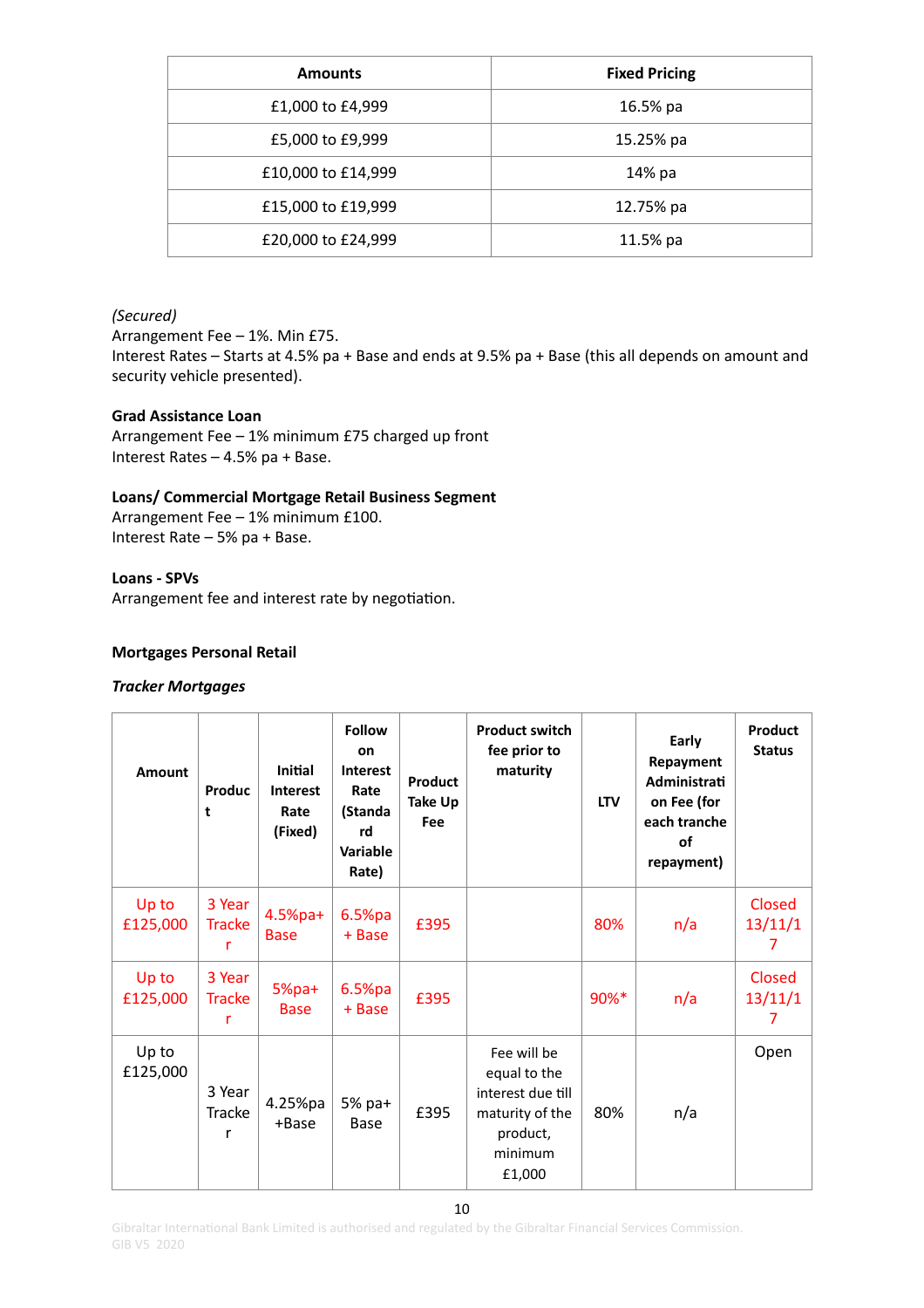| Up to<br>£125,000          | 3 Year<br><b>Tracke</b><br>r | 4.5%pa+<br><b>Base</b> | 5% pa+<br><b>Base</b> | £395 | Fee will be<br>equal to the<br>interest due till<br>maturity of the<br>product,<br>minimum<br>£1,000 | 90%* | n/a | Open |
|----------------------------|------------------------------|------------------------|-----------------------|------|------------------------------------------------------------------------------------------------------|------|-----|------|
| £125,001<br>to£250,00<br>0 | 4 Year<br><b>Tracke</b><br>r | 3.5%pa+<br><b>Base</b> | 5% pa+<br><b>Base</b> | £395 | Fee will be<br>equal to the<br>interest due till<br>maturity of the<br>product,<br>minimum<br>£1,000 | 80%  | n/a | Open |
| £125,001<br>to£250,00<br>0 | 4 Year<br>Tracke<br>r        | $4%pa+$<br>Base        | 5% pa+<br><b>Base</b> | £395 | Fee will be<br>equal to the<br>interest due till<br>maturity of the<br>product,<br>minimum<br>£1,000 | 90%* | n/a | Open |
| £250,001<br>to<br>£500,000 | 4 Year<br>Tracke<br>r        | $2%pa+$<br><b>Base</b> | 5% pa+<br><b>Base</b> | £395 | Fee will be<br>equal to the<br>interest due till<br>maturity of the<br>product,<br>minimum<br>£1,000 | 60%  | n/a | Open |
| £250,001<br>to<br>£500,000 | 4 Year<br>Tracke<br>r        | 2.25%pa<br>+Base       | 5% pa+<br><b>Base</b> | £395 | Fee will be<br>equal to the<br>interest due till<br>maturity of the<br>product,<br>minimum<br>£1,000 | 80%  | n/a | Open |
| £500,001<br>and above      | 4 Year<br>Tracke<br>r        | $1.5%$ pa+<br>Base     | 5% pa+<br><b>Base</b> | £395 | Fee will be<br>equal to the<br>interest due till<br>maturity of the<br>product,<br>minimum<br>£1,000 | 60%  | n/a | Open |
| £500,001<br>and above      | 4 Year<br><b>Tracke</b><br>r | 2.10%pa<br>+Base       | 5% pa+<br>Base        | £395 | Fee will be<br>equal to the<br>interest due till<br>maturity of the<br>product,<br>minimum<br>£1,000 | 80%  | n/a | Open |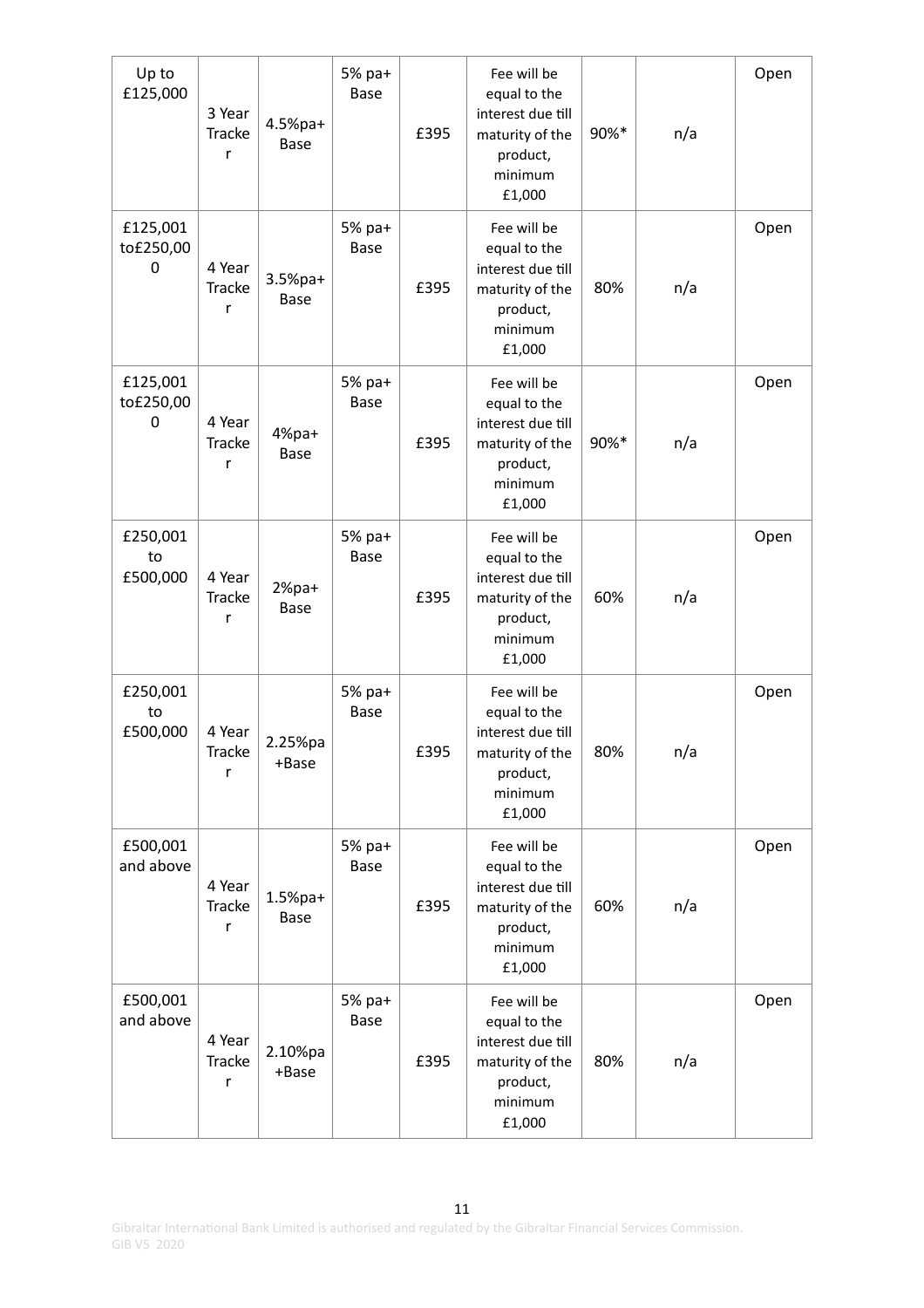\*for Government Shared Home Ownership Schemes and for all first time buyers LTV can go up to 90%

Mortgage Arrangement Fee - for amounts up to £250,000, £999 flat fee. For amounts above £250,000 1%. Minimum £999. 

Equity Release Fee - for existing mortgage account holders with GIB only, 1%. Minimum £300.

Mortgage Redemption Admin Fee - £275.

Valuation Fee - a fee in relation to the valuation of the property will be payable. This fee will be quoted by the relevant valuer.

### **Buy to Let Mortgages Personal Retail**

| <b>Amount</b>             | Product                  | <b>Initial</b><br><b>Interest</b><br>Rate<br>(Fixed) | <b>Follow on</b><br><b>Interest</b><br>Rate<br>(Standard<br>Variable<br>Rate) | Product<br>Take Up<br>Fee | <b>Product</b><br>switch fee<br>prior to<br>maturity                                                    | <b>LTV</b>    | Early<br>Repayment<br>Administratio<br>n Fee (for<br>each tranche<br>of<br>repayment) | Product<br><b>Status</b> |
|---------------------------|--------------------------|------------------------------------------------------|-------------------------------------------------------------------------------|---------------------------|---------------------------------------------------------------------------------------------------------|---------------|---------------------------------------------------------------------------------------|--------------------------|
| Up to<br>£500,00<br>0     | 4 Year<br><b>Tracker</b> | 3.49%p<br>a+Base                                     | $5%$ pa+<br><b>Base</b>                                                       | £395                      | Fee will be<br>equal to the<br>interest due<br>till maturity<br>of the<br>product,<br>minimum<br>£1,000 | 75%<br>*      | n/a                                                                                   | Open                     |
| £500,00<br>1 and<br>above | 4 Year<br><b>Tracker</b> | $3%pa+$<br>Base                                      | 5% pa+<br>Base                                                                | £395                      | Fee will be<br>equal to the<br>interest due<br>till maturity<br>of the<br>product,<br>minimum<br>£1,000 | 70%<br>$\ast$ | n/a                                                                                   | Open                     |

\*LTV at 75% only applies to residential BTL not Corporate/Commercial BTL. Interest-only requests must always be capped at 70% LTV. When a request exceeds  $£1m - LTV$  should be scaled down from 70%LTV to no more than 60%LTV.

## **High Value Segment**

#### **Overdraft Personal High Value**

Arrangement fee and interest rate by negotiation.

#### **Overdraft High Value Corporates**

Arrangement fee and interest rate by negotiation.

#### **Loans High Value Personal**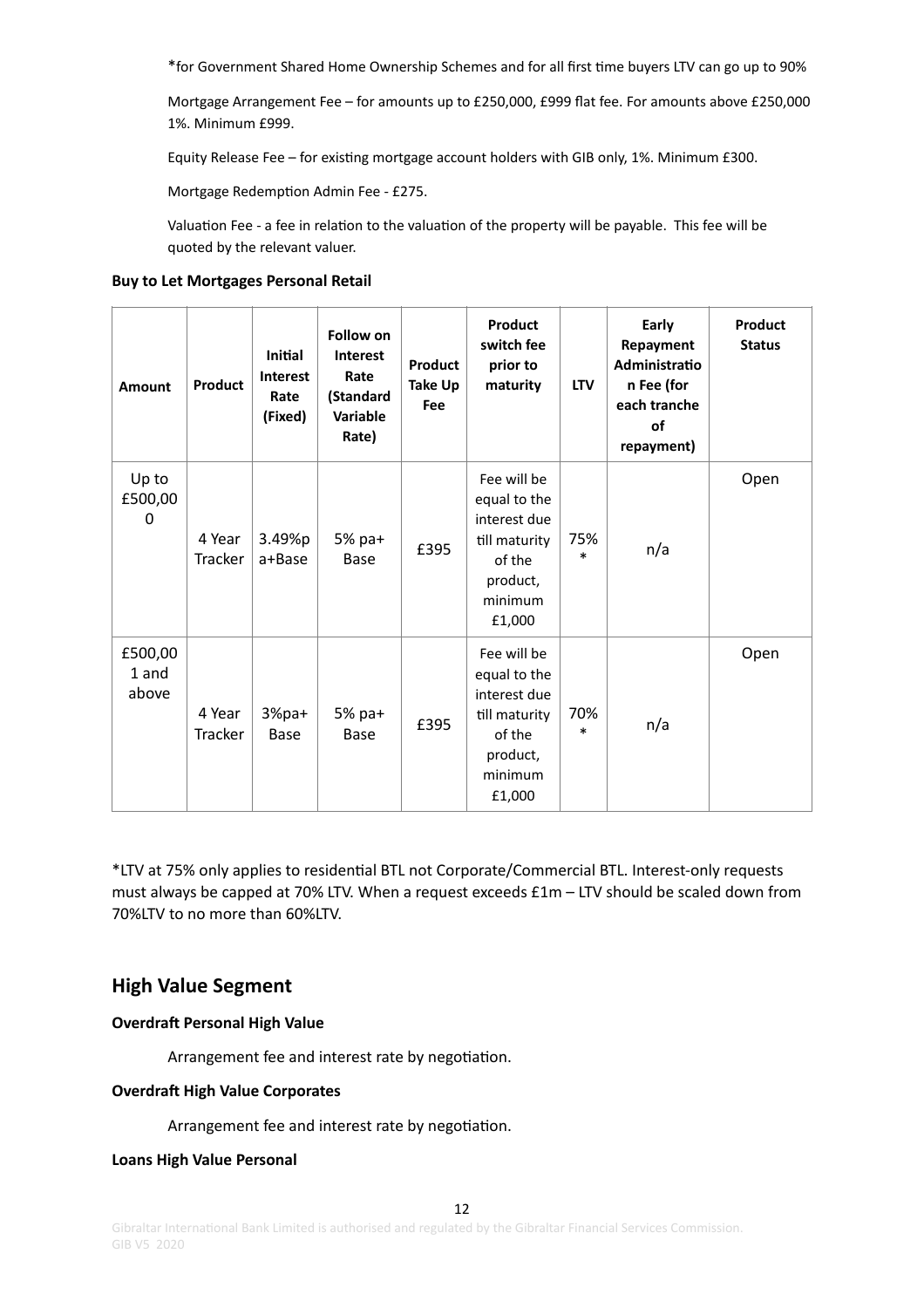Arrangement fee and interest rate by negotiation.

#### **Educational Assistance Loan**

Interest rate to be applied will be 4.5% pa + Base. Arrangement fee, 1% minimum £75 to be applied on the full amount sanctioned and charged at the outset on accepting our offer letter.

### Loans/ Commercial Mortgages High Value Corporates / Intermediaries

Arrangement fee and interest rate by negotiation.

# **Mortgages High Value Personal**

## *Tracker Mortgages*

| Amount            | Produ<br>ct                  | Initial<br><b>Interest</b><br>Rate<br>(Fixed) | <b>Follow on</b><br>Interest<br>Rate<br>(Standard<br>Variable<br>Rate) | Product<br>Take Up<br>Fee | <b>Product</b><br>switch fee<br>prior to<br>maturity                                                    | <b>LTV</b> | Early<br>Repayment<br>Administrati<br>on Fee (for<br>each tranche<br><b>of</b><br>repayment) | Product<br><b>Status</b>                   |
|-------------------|------------------------------|-----------------------------------------------|------------------------------------------------------------------------|---------------------------|---------------------------------------------------------------------------------------------------------|------------|----------------------------------------------------------------------------------------------|--------------------------------------------|
| Up to<br>£125,000 | 3 Year<br><b>Tracke</b><br>r | 4.5%pa<br>+Base                               | $6.5%$ pa+<br><b>Base</b>                                              | £395                      | Fee will be<br>equal to the<br>interest due<br>till maturity<br>of the<br>product,<br>minimum<br>£1,000 | 80%        | n/a                                                                                          | <b>Closed</b><br>13/11/1<br>7              |
| Up to<br>£125,000 | 3 Year<br><b>Tracke</b><br>r | $5%pa+$<br><b>Base</b>                        | $6.5%pa+$<br><b>Base</b>                                               | £395                      | Fee will be<br>equal to the<br>interest due<br>till maturity<br>of the<br>product,<br>minimum<br>£1,000 | 90%*       | n/a                                                                                          | <b>Closed</b><br>13/11/1<br>$\overline{7}$ |
| Up to<br>£125,000 | 3 Year<br><b>Tracke</b><br>r | 4.25%p<br>a+Base                              | 5% pa+<br><b>Base</b>                                                  | £395                      | Fee will be<br>equal to the<br>interest due<br>till maturity<br>of the<br>product,<br>minimum<br>£1,000 | 80%        | n/a                                                                                          | Open                                       |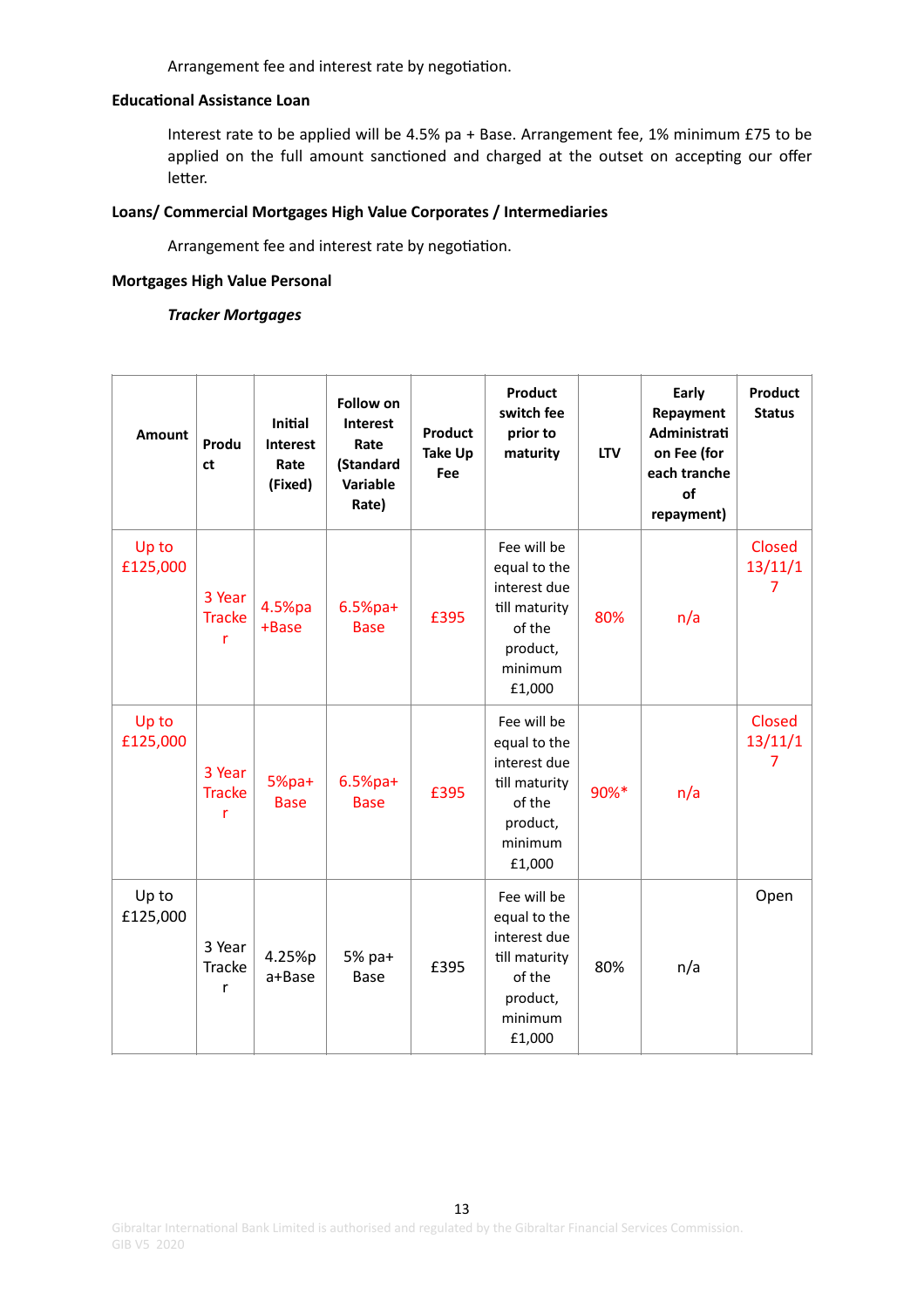| Up to<br>£125,000                    | 3 Year<br>Tracke<br>r        | 4.5%pa<br>+Base          | 5% pa+<br><b>Base</b> | £395 | Fee will be<br>equal to the<br>interest due<br>till maturity<br>of the<br>product,<br>minimum<br>£1,000 | 90%* | n/a | Open |
|--------------------------------------|------------------------------|--------------------------|-----------------------|------|---------------------------------------------------------------------------------------------------------|------|-----|------|
| £125,001<br>to£250,00<br>0           | 4 Year<br><b>Tracke</b><br>r | 3.5%pa<br>+Base          | 5% pa+<br>Base        | £395 | Fee will be<br>equal to the<br>interest due<br>till maturity<br>of the<br>product,<br>minimum<br>£1,000 | 80%  | n/a | Open |
| £125,001<br>to£250,00<br>$\mathbf 0$ | 4 Year<br><b>Tracke</b><br>r | $4%pa+$<br><b>Base</b>   | 5% pa+<br><b>Base</b> | £395 | Fee will be<br>equal to the<br>interest due<br>till maturity<br>of the<br>product,<br>minimum<br>£1,000 | 90%* | n/a | Open |
| £250,001<br>to<br>£500,000           | 4 Year<br>Tracke<br>r        | $2\%$ pa+<br><b>Base</b> | 5% pa+<br><b>Base</b> | £395 | Fee will be<br>equal to the<br>interest due<br>till maturity<br>of the<br>product,<br>minimum<br>£1,000 | 60%  | n/a | Open |
| £250,001<br>to<br>£500,000           | 4 Year<br>Tracke<br>r        | 2.25%p<br>a+Base         | 5% pa+<br>Base        | £395 | Fee will be<br>equal to the<br>interest due<br>till maturity<br>of the<br>product,<br>minimum<br>£1,000 | 80%  | n/a | Open |
| £500,001<br>and<br>above             | 4 Year<br>Tracke<br>r        | 1.5%pa<br>+Base          | 5% pa+<br>Base        | £395 | Fee will be<br>equal to the<br>interest due<br>till maturity<br>of the<br>product,<br>minimum<br>£1,000 | 60%  | n/a | Open |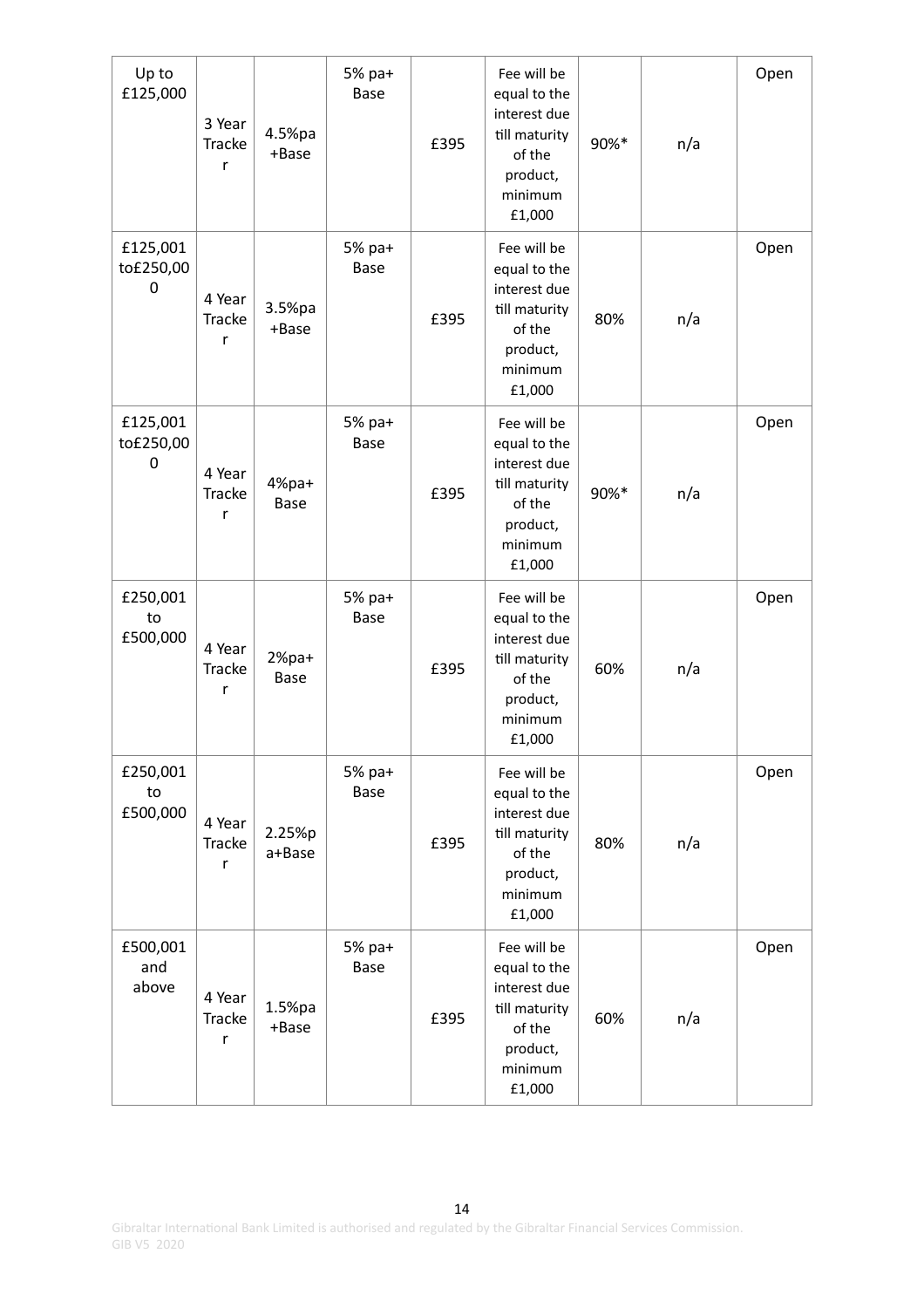| £500,001<br>and<br>above<br>4 Year<br>2.10%p<br>Tracke<br>a+Base | 5% pa+<br>Base<br>£395 | Fee will be<br>equal to the<br>interest due<br>till maturity<br>of the<br>product,<br>minimum<br>£1,000 | 80%<br>n/a | Open |
|------------------------------------------------------------------|------------------------|---------------------------------------------------------------------------------------------------------|------------|------|
|------------------------------------------------------------------|------------------------|---------------------------------------------------------------------------------------------------------|------------|------|

\*for all first time buyers LTV can go up to 90%

All fees and interest rates by negotiation, standard rates as follows:

Mortgage Arrangement Fee - for amounts up to £250,000, £999 flat fee. For amounts above £250,000 1%. Minimum £999. 

Equity Release Fee - for existing mortgage account holders with GIB only, 1%. Minimum £300.

Mortgage Redemption Admin Fee - £275.

Valuation Fee - a fee in relation to the valuation of the property will be payable. This fee will be quoted by the relevant valuer.

## **Buy to Let Mortgages High Value Personal**

| <b>Amount</b>            | <b>Product</b>           | <b>Initial</b><br><b>Interest</b><br>Rate<br>(Fixed) | Follow on<br><b>Interest</b><br>Rate<br>(Standard<br>Variable<br>Rate) | Product<br>Take Up<br>Fee | Product<br>switch fee<br>prior to<br>maturity                                                                 | <b>LTV</b> | Early<br>Repayment<br>Administratio<br>n Fee (for<br>each tranche<br>of<br>repayment) | <b>Product</b><br><b>Status</b> |
|--------------------------|--------------------------|------------------------------------------------------|------------------------------------------------------------------------|---------------------------|---------------------------------------------------------------------------------------------------------------|------------|---------------------------------------------------------------------------------------|---------------------------------|
| Up to<br>£500,000        | 4 Year<br><b>Tracker</b> | 3.49%pa<br>+Base                                     | 5% pa+<br>Base                                                         | £395                      | Fee will be<br>equal to<br>the<br>interest<br>due till<br>maturity<br>of the<br>product,<br>minimum<br>£1,000 | 75%*       | n/a                                                                                   | Open                            |
| £500,001<br>and<br>above | 4 Year<br>Tracker        | $3%pa+$<br>Base                                      | 5% pa+<br>Base                                                         | £395                      | Fee will be<br>equal to<br>the<br>interest<br>due till<br>maturity<br>of the<br>product,<br>minimum<br>£1,000 | 70%*       | n/a                                                                                   | Open                            |

Gibraltar International Bank Limited is authorised and regulated by the Gibraltar Financial Services Commission. GIB V5 2020